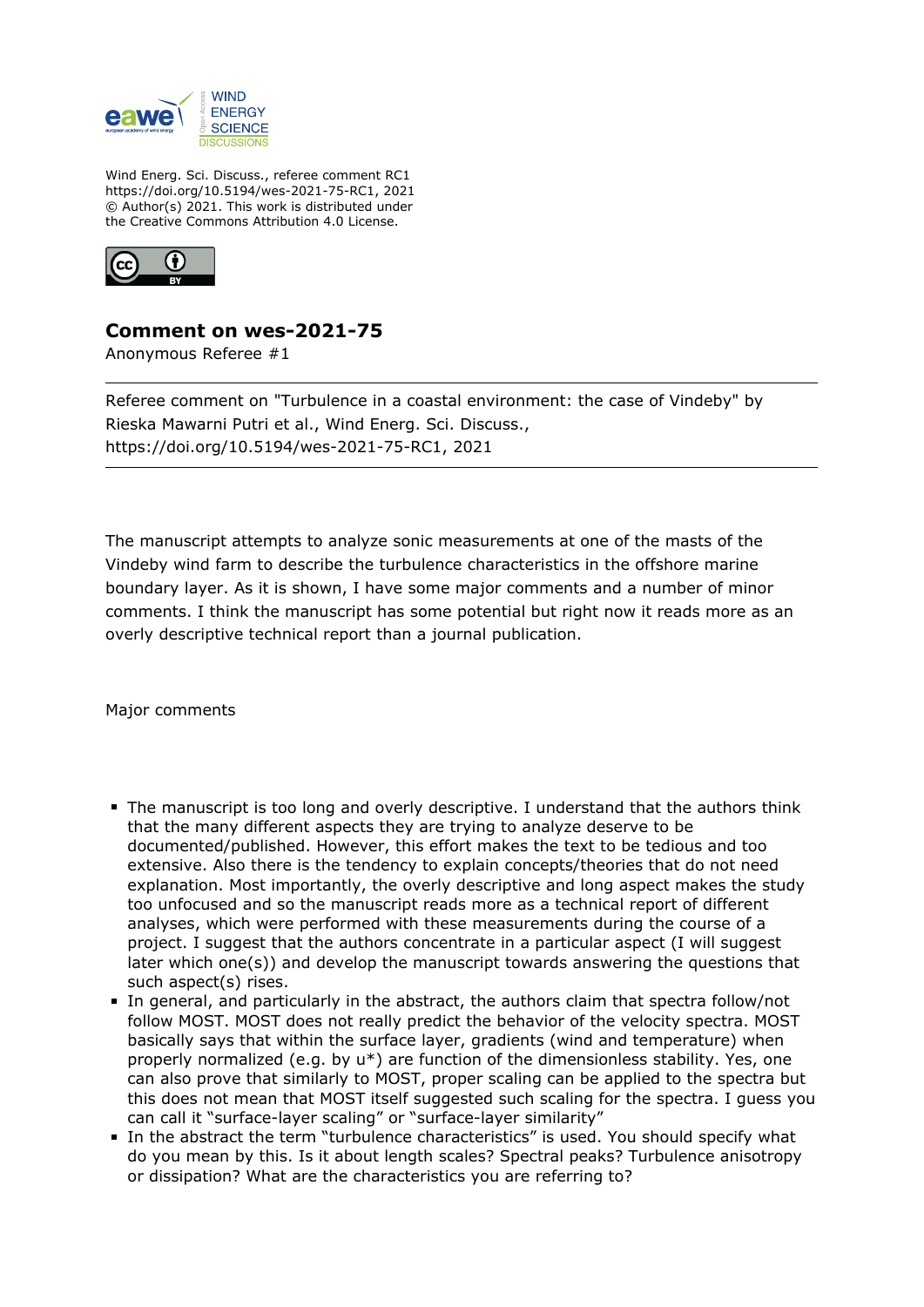- In the last part of the abstract and I think later in the conclusions, the authors mention that their findings are relevant for load estimations of offshore wind farms. However, as the authors acknowledge, the levels they study do not cover those in which current offshore turbines operate. So what did we learn for offshore wind energy? In combination with my first point, I think that the authors can concentrate on understanding aspects we have not explored much in wind energy although they might not have an impact on the loads of turbines (I am fine whether this is important or not to loads). For example, I was particularly happy to see that they were looking at the influence of waves on the turbulence measures. However, I was disappointed because the authors do not seem to make an effort on continuing analyzing this influence. For me, it seems to be the most interesting aspect that the paper could explore and I would recommend that a future revision of manuscript focuses on this
- You are using Gill 3-axis sonics. These are known to be affected by flow distortion. Do you apply any flow distortion correction to these measurements? If not, why not? I think you should elaborate more on this as you also point out (see line 272) that w in particular could be highly affected by probe-induced flow distortion. So if there is flow distortion (I think there is) why will this affect more the 6 m than the 18 or 45 m measurements? By how much you will reduce or increase your fluxes using corrections for flow distortion (in relation to your quest on finding out the differences between u\* at the different levels)? Until this is not clarified, then I would omit Figs. 4 and 5 (and so help a little bit with shortening the paper as part of my comment 1). You kind of "deny" the flow distortion issue by saying that your Sw/Su ratios (1.2) are close to the ones of Fino. This is however not an argument as at Fino there might be other things happening and the same ratio can be achieved by the combination of two opposite issues, for example (two or more wrongs can make the result to look good). As you also mention (lines 297-298) the spectral ratios are more easily reached by Sv/Su than Sw/Su, which is a sign of flow distortion!
- Line 278: friction velocity averaged between two heights in Fig. 5? I guess you mean Fig. 6? But anyway, you should not do that. How are you computing du/dz? Simple wind speed differences between heights? You seem to have the opportunity to use the cup anemometers that are just above and below the sonic to do this (and avoid please the friction velocity averaging). So these dimensionless wind shears need to be recomputed. If the cup data is not there then you should use at least three speed levels to do a better fitting, e.g. using a wind speed polynomial but still using the local friction velocity. And yes, measurements below 10 m might be outside the surface layer but inside the viscous or wave layer (in the offshore case). So it is actually ok to find that \phi\_m at this heights are not following MOST
- I am not sure if the amount of records you are using to derive the spectra (Figs 12-14) are the same that you use to present the other stability-related results, but when looking at these figures I can see that your records in the most unstable and stable cases are too few and too noisy particularly in the very stable plot. So I recommend you do not use those stability bins and I recommend you combine the next two stables ones in one and the next two unstable ones in one to increase the significance of the results and reduce the noise.

Minor comments

Line 2: The second line should read "Sonic anemometer measurements at 6, 18 and 45 m …", so that we already know you are using sonic observations. Also for this and all instances, compact the listing: so instead of saying "6 m, 18 m and 45 m" replace by "6, 18 and 45 m"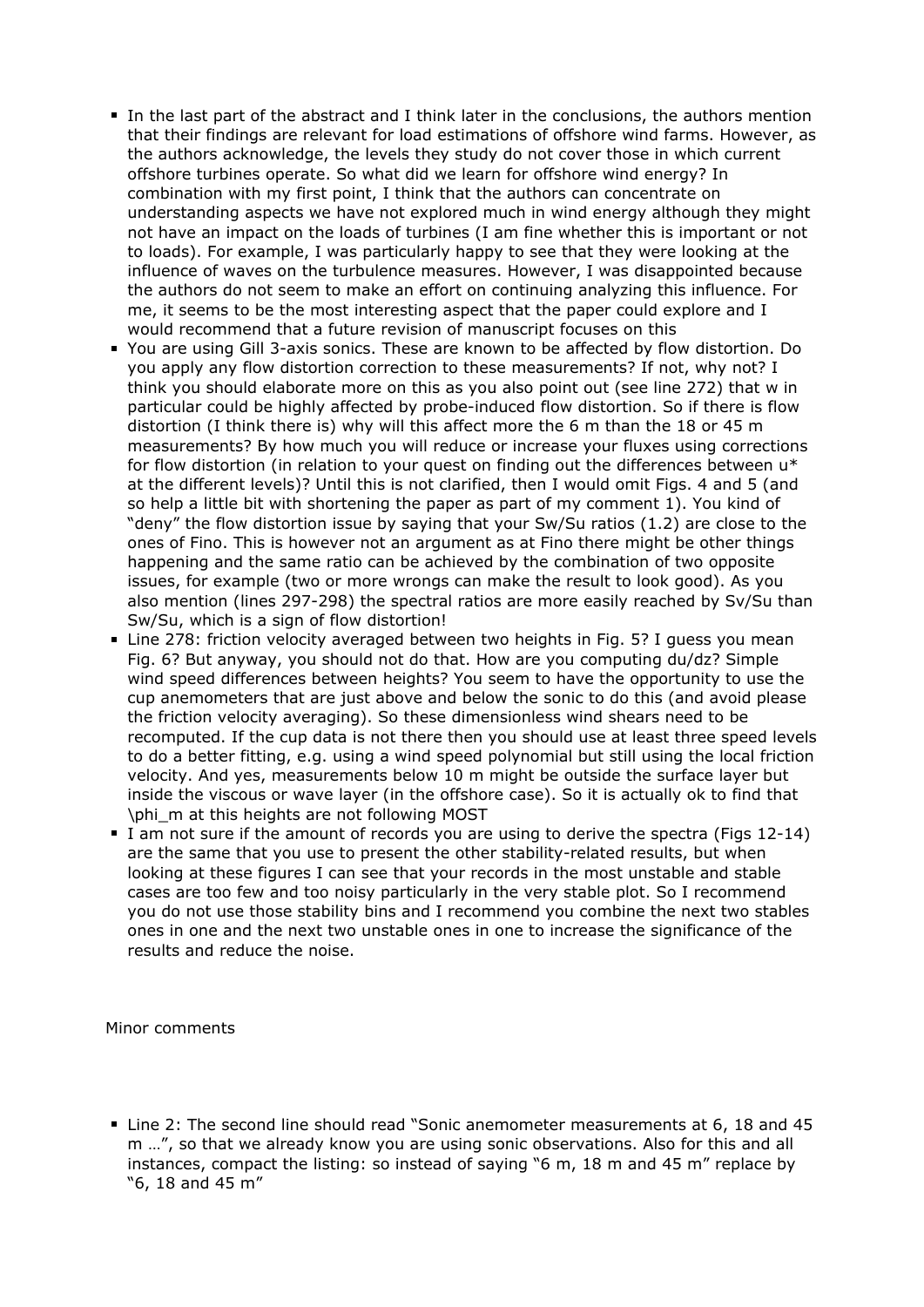- Line 6: replace "empirical spectra established on" by "that from"
- Line 9: Replace "with those at" by "that at"
- Line 37: Replace "are justified for" by "relate to"
- The sentences between lines 39 and 43 need to be rewritten. First I thing you are mainly talking about the Mann model and second I am not sure of what model you refer to when citing Kelly (2018) (from what I can see there is no model there other than the Mann model)
- Lines 48 and 50 and maybe other instances: be consistent so it is either heights, levels or altitudes (first is preferable)
- Line 45: "semi-empirical models from FINO1": this is the first time we hear somebody came up with such models from FINO1, so you need to provide some context, a reference, and probably also say models of what exactly
- **Figure 1: Denmark in the left and particularly Lolland in the right look quite flooded** (blue areas where green should be). I guess this is because your DEM shows 0 m for areas that are not water areas
- Line 65 and 84 delete "of" after "comprised"
- Section 2: I do not think you mention what kind of cups and vanes you have and the heights where they measure
- Line 82: delete "the wind"
- Line 94: add "as" after "denoted"
- Line 96: Replace "To study turbulence for wind turbine design" by "Here,"-> this is an example of lengthy sentences that can be shortened without deteriorating and makes the paper shorter (there are many like this so please make an effort to be more concrete and short)
- Line 98: "modeling the v-component" I guess you mean modeling the v-spectrum or vvariance as  $v=0$  in most cases as we align u with the mean wind (you do that actually)
- Line 110: add "vertical" before "flux"
- Line 113: why is \theta v not reliably measured by a sonic?
- Line 121: \phi\_w is not commonly used to assess MOST. Perhaps \phi\_m and \phi\_temp
- Line 135: the spectrum is not a quantity. Anyway, the whole paragraph between lines 135 and 138 is not needed
- 8: remove the  $2/3$  as exponent of \phi\_\epsilon
- 12-14: Between the description of these equations you should give some values for c1 and c2 so that c in Eq. 12 is negative otherwise you need to add a minus in the argument of the exponent
- 15 is the cross a dot product?
- Line 197: so is data plural or singular?
- Line 200: reliable estimation of Obukhov length means turbulence flux estimations. Why not completely taking out the 45 m sonic anemometer measurements, at least for the spectra analysis? I mean you continuously mention that this sonic is highly affected by noise. For the coherence it could be fine to use as the noise reduces by the crossspectrum computation.
- Line 212: how do you know the planar fit gives better estimates of covariances compared to double rotation? I mean compared to what? In my understanding, it is completely the opposite
- Line 234: to compute that mean wind speed you need also a friction velocity value at least (which you do not mentioned) or need to do perform another computation/assumption (such as a geostrophic drag law)
- Line 241: delete "which testified"
- Line 265: flat or uniform "terrains" no plural... not the only instance with this issue similar happens with "noises"… no need for plural (line 267 and maybe other instances)
- 4: friction velocity "computations" or "calculations" not "estimations". Also the dimensionless stability in the legend appears with units of m
- 5: For 18 and 6 m, the error bars are quite small the more stable or unstable (the most unstable is nearly zero error for the 6 m). So the uncertainty should be presented with